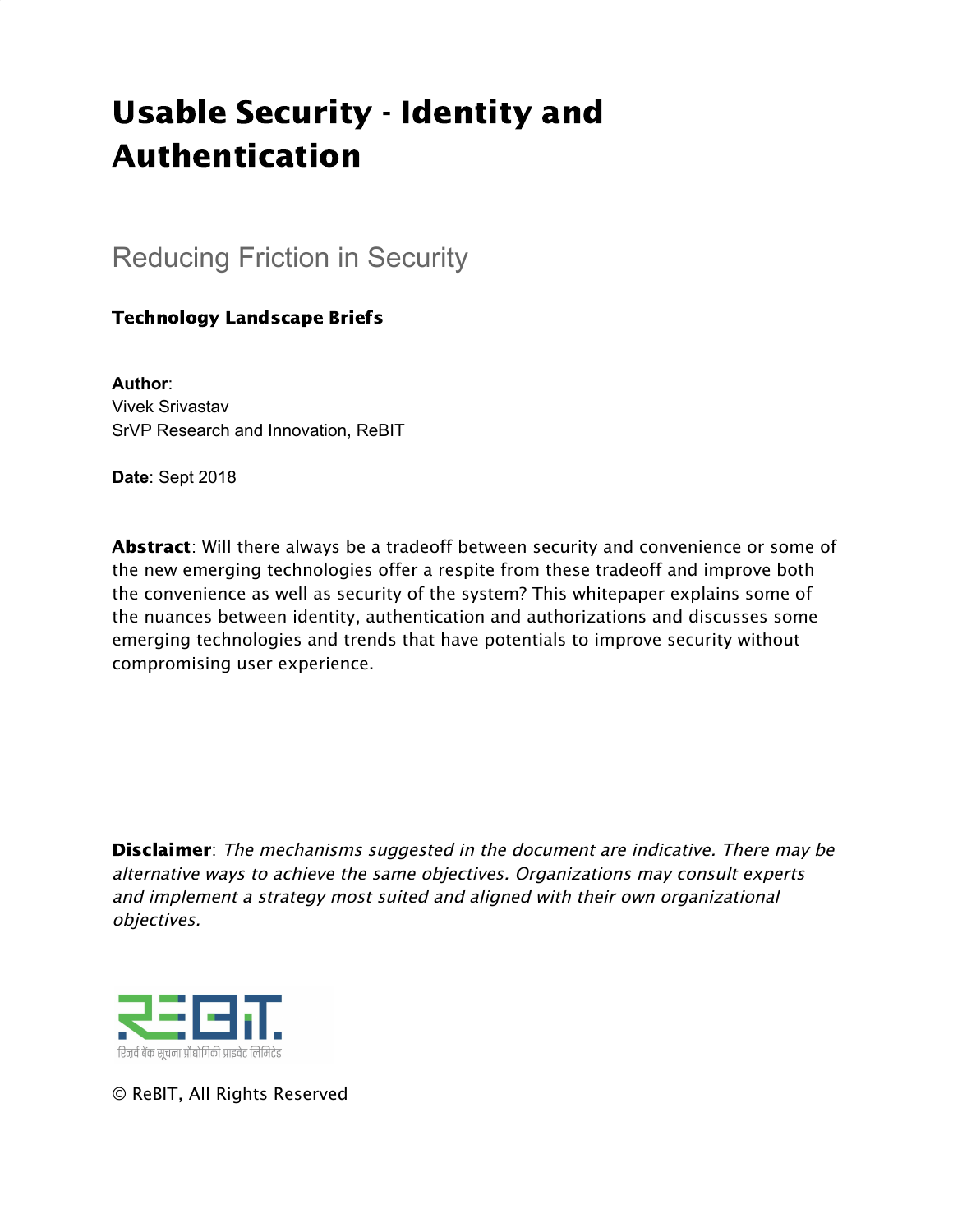<span id="page-1-0"></span>

| 1. Usable Security                   |   |
|--------------------------------------|---|
| 1.1. Authentication vs. Identity     | 2 |
| 1.2. Security and Usability          | 3 |
| 2. Authentication and Authenticators | 3 |
| 3. Identity                          | 6 |
| 4. Way Ahead                         | 7 |
| 5. Terms used/coined in the article  | 8 |
| 6. Reference                         | 9 |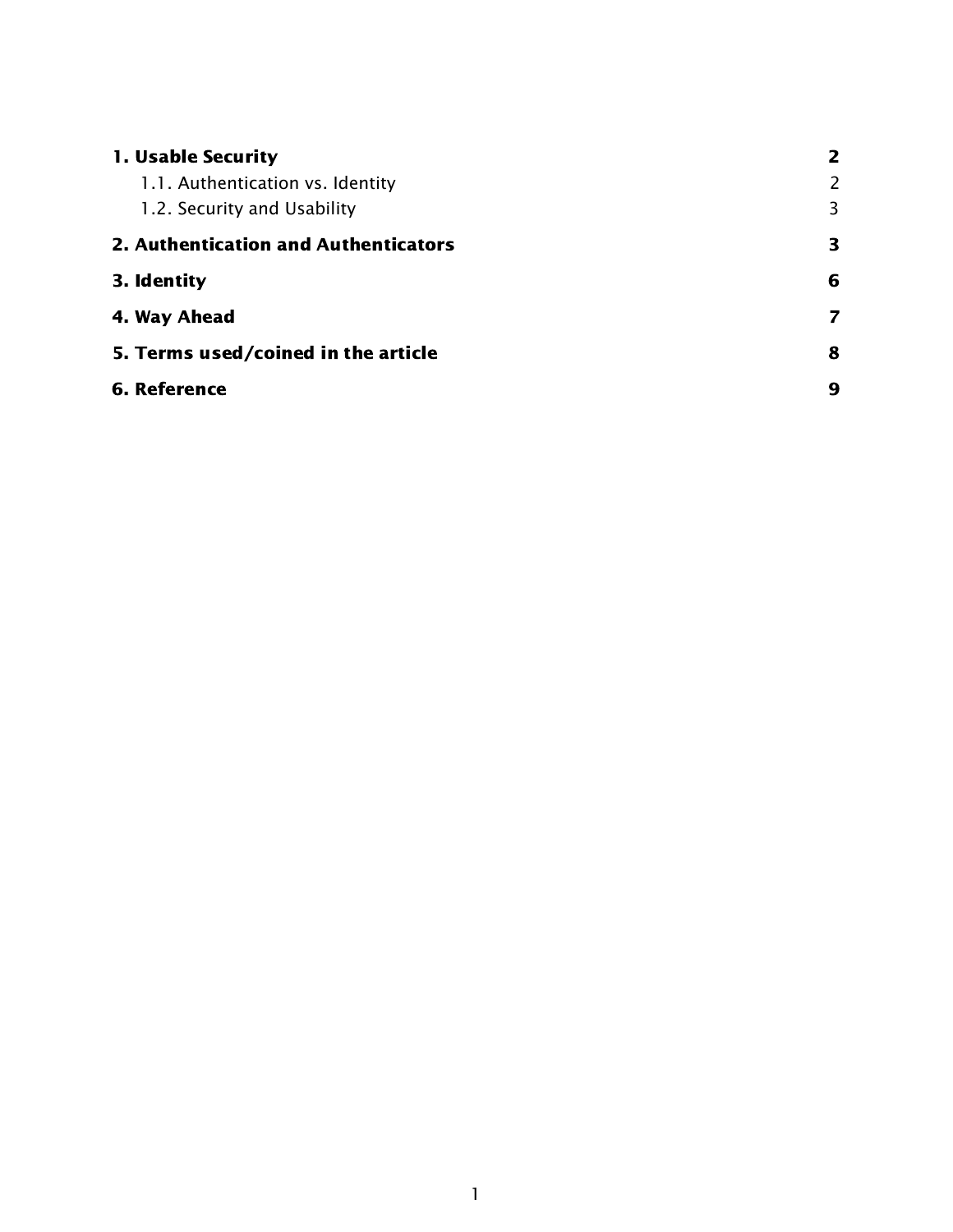## 1. Usable Security

Recently DSCI organized a panel discussion on "new age authentication technologies" in their FinSec [Conclave](https://www.dsci.in/finsec-conclave-2018/) 2018. Several sessions in RSA Conference 2018 covered the topic of digital identity and authentication. Many new innovation are looking at the topic on biometric and AI driven authentication such as the FIDO alliance and some startups companies (Smokescreen, Sparsha & NeoEyed). Furthermore, NIST special publication [800-63](https://pages.nist.gov/800-63-3/) presents some original thoughts in the area of digital identity and authentication. The identity and authentication is an important topic in cyber security discussions.

There has always been a tussle between security and convenience and many have argued in past that it is a tradeoff between the two. Will there always be a tradeoff or some of these new emerging technologies offer a respite from these tradeoff and improve both the convenience as well as security of the system? Is it possible to improve security without increasing friction in validating the user?

This whitepaper explains some of the nuances between identity, authentication and authorizations and discusses some emerging trends that have potentials to improve security without compromising user experience.

### <span id="page-2-0"></span>1.1. Authentication vs. Identity

The identity is a set of claimed attributes and authentication is a mechanism to verify a set of claimed attributes. The article describes some of the recent advances that have happened in the field of identity and authentication, specifically how the identity and authentication landscape is changing and how it has potential to improve both security and users' experience.

### <span id="page-2-1"></span>1.2. Security and Usability

Security and Usability have always been thought to be at odds with each other. While the security engineers have always seen the friction as a necessary means to prevent and protect the system and the users; the e-commerce and monetary transactions has always found diminished returns in increased friction. Security requires interplay of people, process and technology. All the three should be aligned for effective security. For example, the poor usability experience has prompted users to find ways to circumvent security controls. Don Norman In his book "The Design of [Everyday](https://en.wikipedia.org/wiki/The_Design_of_Everyday_Things) Things", gives an example of how the nurses circumvented the auto-lock feature because the auto-lock feature enabled for privacy and security interfered with the normal operation of their activities. The cognitive burden imposed by complex passwords requirements has prompted people to reuse passwords across multiple applications. Storing the passwords in files, sharing of password by multiple people has been found in many instances. Although, in several instances the single factor authentication has given ways to multi factor authentication mechanisms that uses two or more modes of "what you know", "what you have" and "what you are" authenticators to authorize a user, there is still a need to further strengthen the authentication mechanisms that doesn't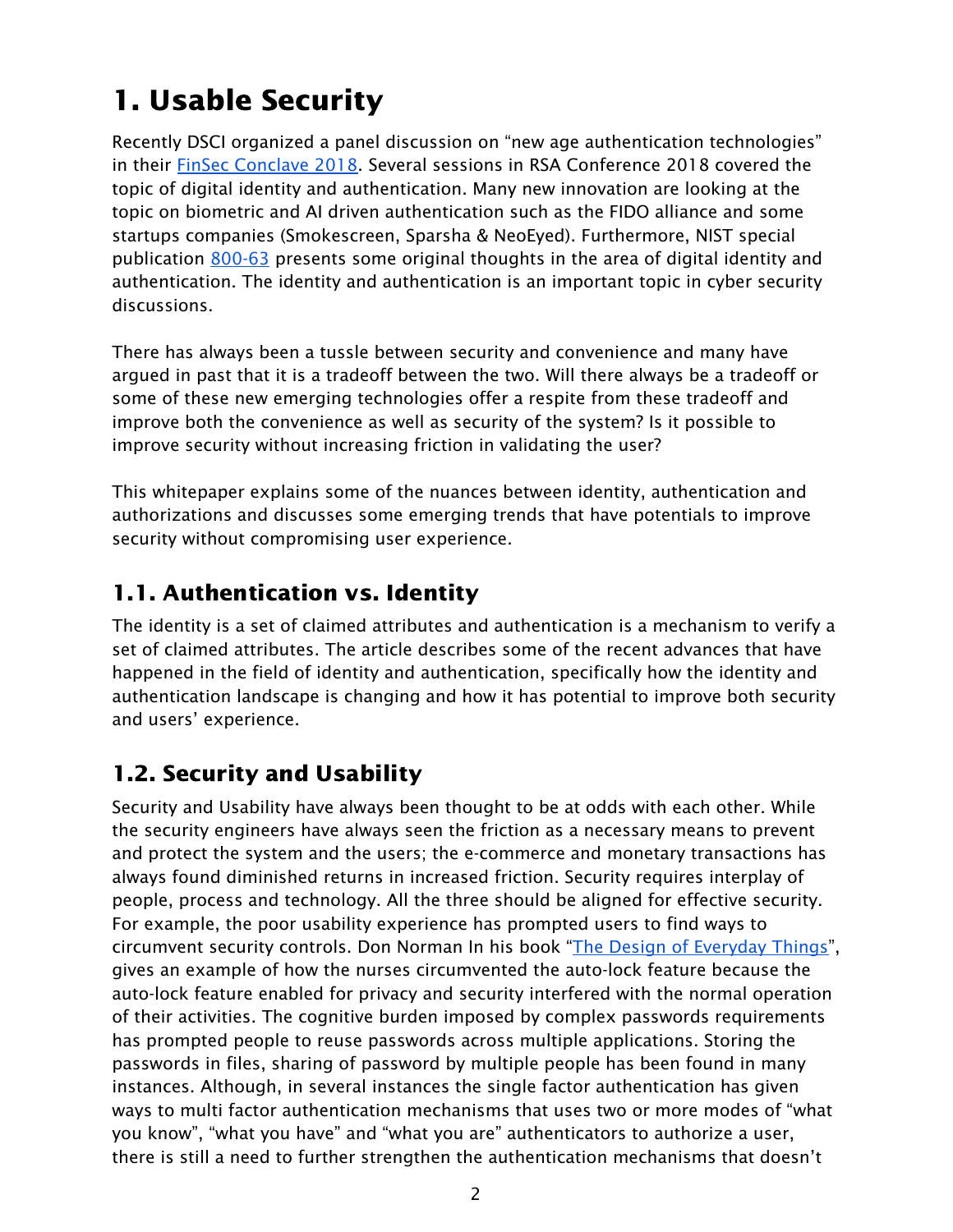compromise on user experience. The memorized tokens used for establishing "what you have" may have outlived its usefulness as we have come to age of almost daily reporting of some data breaches. The modern advances may even have the potential to enable *invisible security with zero friction* and promises better identity verifications and authentication as compared to present prevalent mechanisms.

## <span id="page-3-0"></span>2. Authentication and Authenticators

**Memorized tokens:** One might expect that a complex password policy such as asking users to use a combination of small and upper case letters, numbers and symbols would provide for a better security but research in this area points out that this prompts people to simplify the password and then reuse them over and over. Use of password analysis tools such as hashcat has shown that a great percentages of users use predictable password. In fact, NIST in its special publication recommends the following:

- Remove all password complexity rules, they create a false sense of security. Instead check and forbid use of commonly used password.
- Remove need to reset password periodically, instead throttle and limit number of password retries.
- Enable show password when typing
- Allow paste in password field

These recommendations underscores the importance of usability in security design.

The memorized tokens represents an old school antiquated mechanism to authenticate users. In the age of data breaches (yahoo, equifax, LinkedIn) , users maintaining upwards of 40+ accounts, and varying levels of salting and hashing security employed might expose users to compromises if memorized tokens are the only way of authenticating the user to a system. Tory Hunt, on his website

<https://haveibeenpwned.com/> maintains information about more than 5 billion accounts that have been pwned in data breaches. Recent t-mobile Australia inadvertent disclosure by a support personal that they store passwords in clear text is an example of how weaker security in one website once breached and compromised might expose a user to another website when user ID and passwords are reused. The advent of AI and ML further adds to hackers tools arsenal for analyzing breached data and poses threat to memorized tokens.

### Studies on challenges related to memorized tokens

- In 2016, Experian found that millennials had on average 40 services registered to a single email account, and only five distinct passwords.
- A 2010 study by Weir et al. found that users will simply capitalize the first letter of their password and add a "1" or "!" to the end, making the password no harder to crack. Any password cracker worth their salt knows about these patterns and has adjusted their tools accordingly.
- When required to use numbers in their passwords, a full 70% of users on rockyou.com (which contained user info for several social networking sites) just added numbers before or after their password.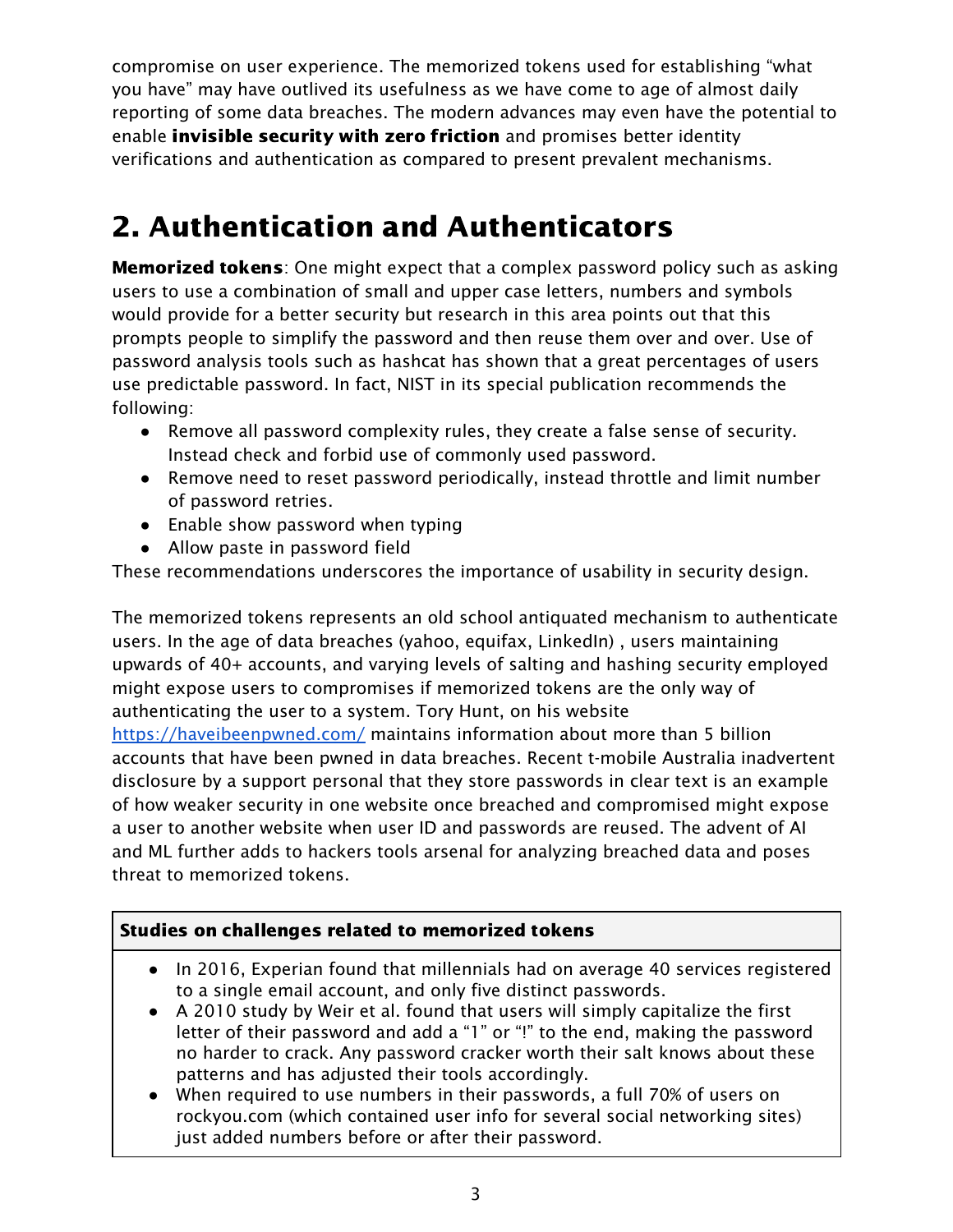Lookup and OTP tokens: In contrast to the memorized tokens "what you know" mechanisms, "what you have" mechanisms provide some assurance against data breaches. RSA tokens generators, Google Authenticators, Grid based authentication, and other OTP based mechanisms are examples of such "what you have" authentication mechanisms. Typically implemented in addition to the memorized tokens, these authenticators provide better resilience when MFA is enabled in the system. Arguments to enable MFA on all systems have been made. While MFA adds an additional layer of assurance, it does create friction in the authentication process. Some systems use adaptive authentication mechanisms to reduce friction and improve assurance such as when changes are detected in users' environment additional authentication factors are dynamically introduced.

There are some in-band authenticators which may directly interact and perform authentication with the user out of band on a secondary channel such as an IVR, a web link etc and based on it authorize the user over the primary access channel. Whereas some common type of **out-of-band authenticator** will deliver a OTP code over a secondary channel, that is then submitted through by the user over the primary channel for authentication. This 'out-of-band authenticator' mechanism is used for authorizing the financial CNP transactions in India.

#### Vulnerabilities in "What you have" authenticators

- SS7 protocol vulnerabilities
- SIM cloning
- Email hacking

Some technology advancement have happened in "what you have" authenticator mechanisms, specifically the use of device binding and other device characterization, detection based on geolocation and analytics. These mechanisms strengthens the "what you have" authenticator process, but continue to cause friction in users interactions. Furthermore, some of these authenticators face security concerns specifically on mobile platforms and our reliance on emails as a means to identity our identity (see the table above).

Mr. Lalwani from Saparsa adds that as smartphones have become the ubiquitous form of commerce especially in India, the "what you have" is not always the most reliable form of 2nd factor authentication, especially given occasional delays in receiving OTP's or geo-tagging accuracy issues, both requiring increased dependency on Telecom Network operators. Instead, with many of these same smartphones now supporting biometrics / facial recognition, adding the "what you are" is a more reliable form of authentication that could lead to a "one-click, one-blink" user experience. Additionally, they see increased user confidence in adding the "what you are" authenticator mechanisms to their existing authentication mechanism.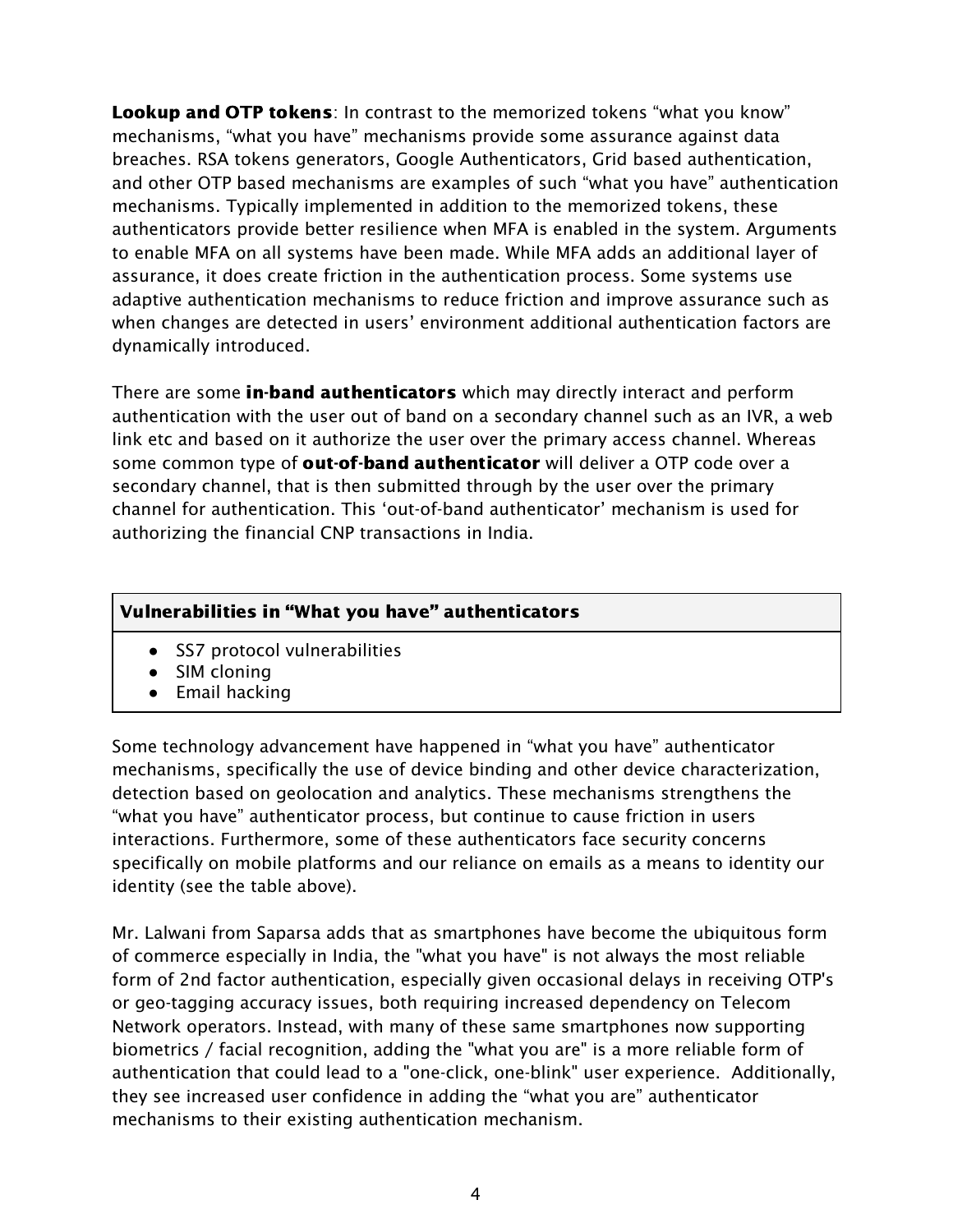**Biometric and 'what you are' tokens:** The strongest form of authentication arguably is the biometric authentication. It establishes identity along with the authentication and provides the highest level of assurance. With many mobile devices providing biometric finger print based support, it may be reasonably well established that the same person is accessing biometric enabled application and thus adds Multi Factor Cryptographic support in an untrusted environment. However these biometric authentications are available only locally and performed within a trusted execution environment of the devices.

Biometrics are one assured way that ties the digital identifier with real life person, thus has a great potential to enable faster onboarding of customers at the same time reducing costs and diminishing opportunities of frauds.

#### FIDO technologies and browsers integration

The FIDO UAF strong authentication framework enables online services and websites, whether on the open Internet or within enterprises, to transparently leverage native security features of end-user computing devices for strong user authentication and to reduce the problems associated with creating and remembering many online credentials. The FIDO authentication mechanisms enable biometric authenticators after an initial registration [6].When used as authenticators across multiple devices may ease the authentication process and enable a password-less authentication. In a recent discussions with Sunil Lalvani, Co-Founder and Business Head of Sparsa Secure, we discussed such mechanism where authentication happens on a separate device for a seamless experience.

#### Summary of authenticators:

The following diagram shows various different authenticator types that are available and lists some emerging AI based biometric authenticators. A combination of strong biometric authenticators and 'what you have' tokens through initial device binding may provide robust frictionless authentication mechanisms.

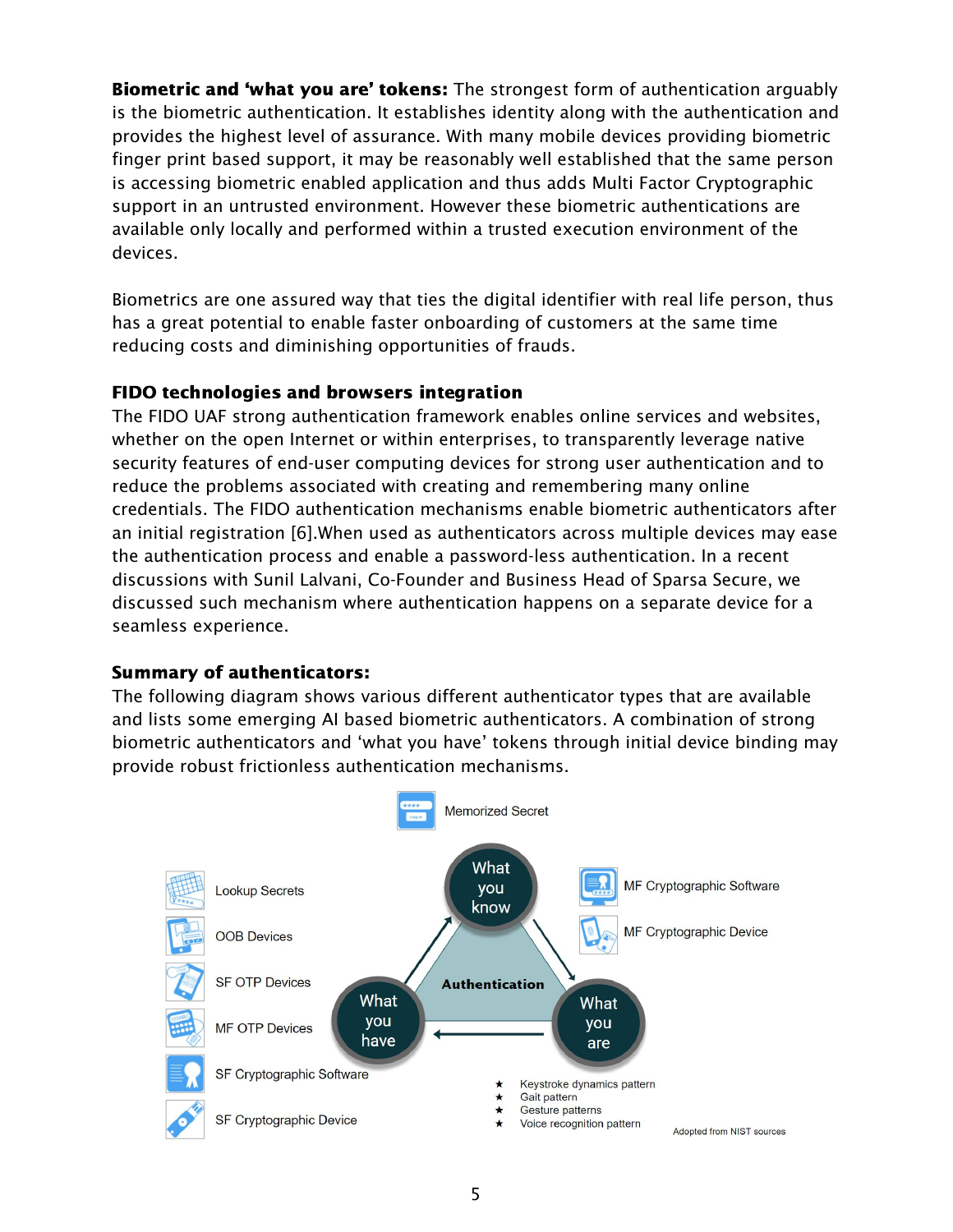#### AI based authenticators

In a recent discussion with Tamaghana Basu, the CTO of a startup company NeoEyed, I learnt about some new modes of authenticator mechanisms which are driven by AI to identify the user based on their typing pattern, gaits and gestures. Dr. V.N. Sastry at IDRBT has been researching the voice based authentication and payment mechanisms. These represents some new frontiers of authenticator techniques which may be added silently to the authentication workflows to build an adaptive authentication mechanism to reduce frictions.

### <span id="page-6-0"></span>3. Identity

As we interlace our lives between digital and real world the identity proofing provides a means to establish the link between these two world. The KYC requirements before the pervasive growth and integration of ICT systems were not so complex. Usually, the people would provide one or more references to establish a people require digital identity to gain access to application, resources and services. The identity proofing of customers requires acceptability, validation and verification of identity evidence to support their claim of identity. The regulatory norms for KYC requires a certain assurance level and recent master directive update rules for establishing customers identity through Aadhaar based biometric means [2]. Establishing identity with high assurance introduces certain friction into the process and also could be expensive for the organizations. The goals of identity proofing process should then be:

- 1. Validate that the identifiers provided by the entity is correct and genuine and associated with the person supplying the identity evidence.
- 2. Validate that a claimed entity exists in real world
- 3. Develop means to reduce the friction and reduce cost of the identity proofing process

There are multiple categories of digital identifiers, depending upon the verification mechanisms:

| <b>Type</b>                      | <b>Examples</b>                                              | <b>Description</b>                                                                                                                                                                            |
|----------------------------------|--------------------------------------------------------------|-----------------------------------------------------------------------------------------------------------------------------------------------------------------------------------------------|
| <b>Strong Identifiers</b>        | Mobile, Email,<br>Aadhaar                                    | These identifiers can be verified by the means<br>of OTP or biometric authentication and are<br>thus considered strong identifiers.                                                           |
| <b>Weak Identifiers</b>          | PAN and other<br><b>Officially Valid</b><br><b>Documents</b> | There is no strong mechanisms to verify that<br>the PAN number that the User has entered<br>actually belongs to the User (even though this<br>can be manually verified).                      |
| Functional<br><b>Identifiers</b> | CRN, Account<br>number, Folio<br>Number                      | There does not exist a mechanism to verify<br>this. These identifiers must be verified along<br>with the Strong Identifiers, i.e., a combination<br>of CRN and mobile number together is only |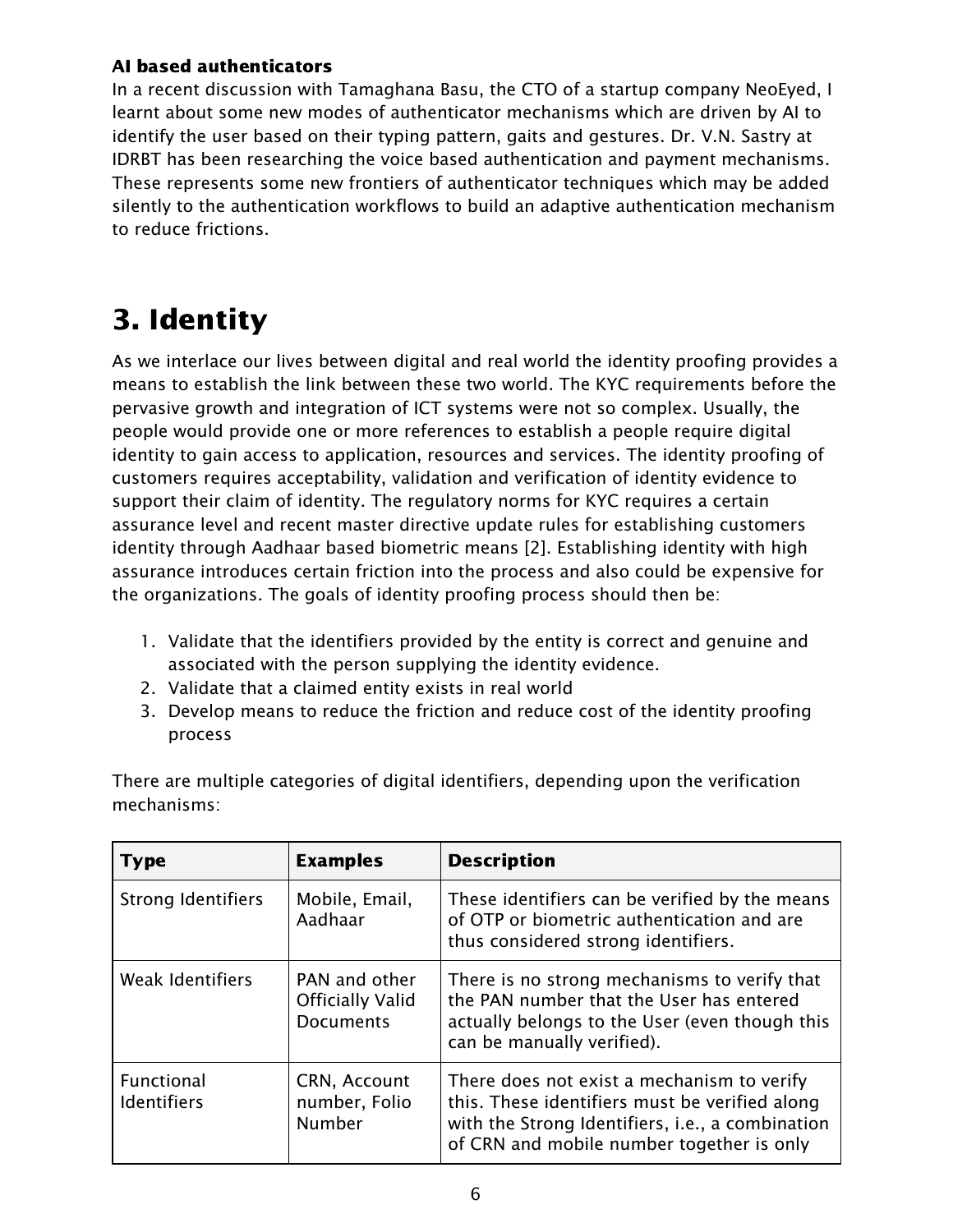|--|

### <span id="page-7-0"></span>4. Way Ahead

Some of the ideas presented in the article evaluates means and mechanisms of providing strong authentication without compromizing security. In fact, I believe that the technology has sufficiently advanced so that we may be looking at a future where the security is invisible. In the interim, we can strive to strike a right balance between security, ease of use and functionality to get to a usable security.



The reputation based systems, the digital exhaust and footprints, social networks graphs may further be able to help identify individuals and blend digital and physical identities.

### <span id="page-7-1"></span>5. Terms used/coined in the article

| Authenticators             | Authenticators are mechanisms used for authenticating a user<br>to a system. These authenticators are classified between, what<br>you know, what you have and what you are.                                                                                         |
|----------------------------|---------------------------------------------------------------------------------------------------------------------------------------------------------------------------------------------------------------------------------------------------------------------|
| Adaptive<br>Authentication | The Adaptive Authentication is a mechanism employed in a<br>multi factor authentication systems, where based on certain<br>characteristics such as location, device etc, the authentication<br>mechanism is adjusted to reduce friction in authenticating<br>users. |
| Cognitive Burden           | The Cognitive Burden is a term used to describe the recollection<br>complexity, requirements to create complex password and to                                                                                                                                      |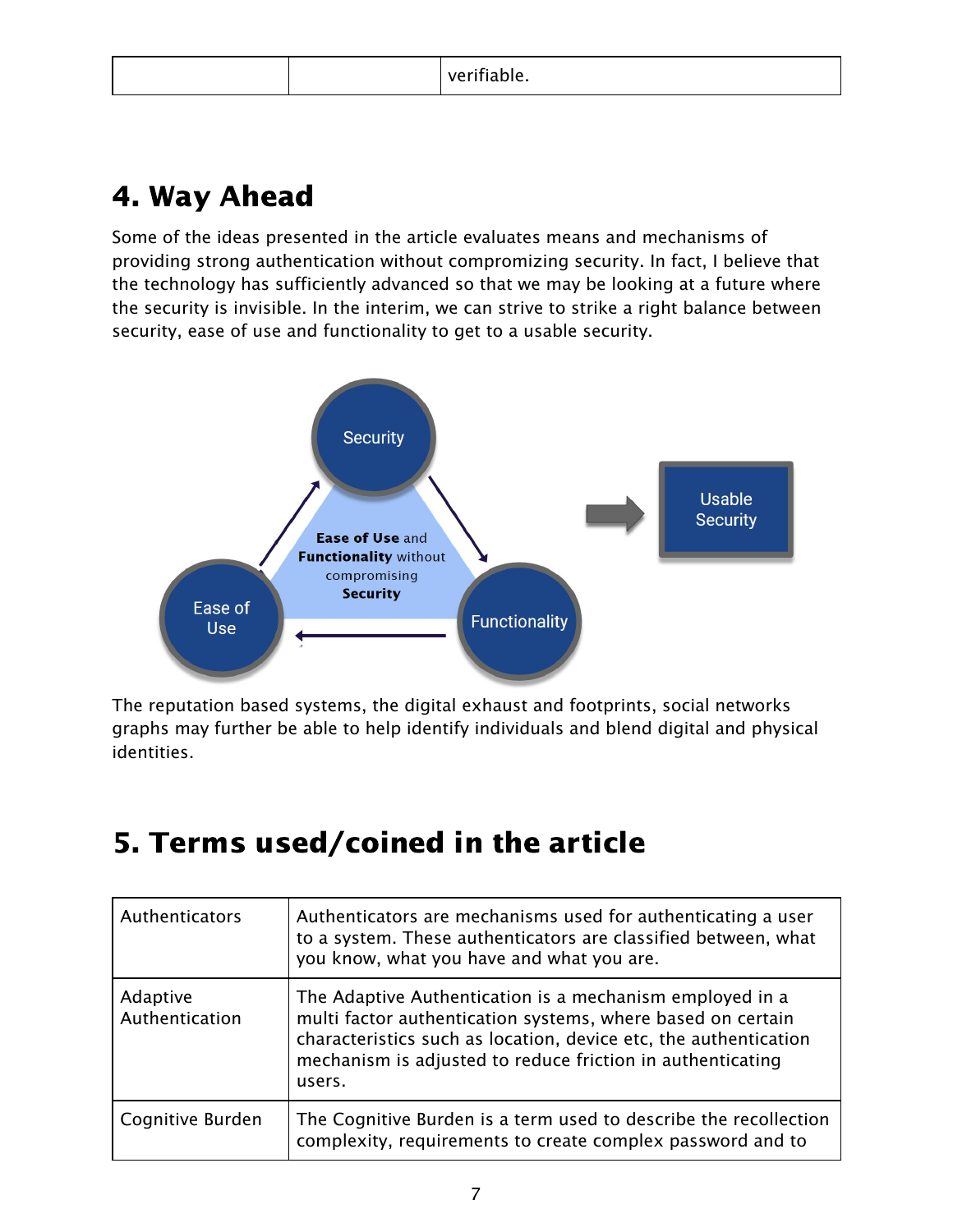|                                  | remember different passwords, authentication mechanisms and<br>the security requirements across different systems.                                                                                                                                                                                                                                                                                                                                      |
|----------------------------------|---------------------------------------------------------------------------------------------------------------------------------------------------------------------------------------------------------------------------------------------------------------------------------------------------------------------------------------------------------------------------------------------------------------------------------------------------------|
| Device coupled<br>attestation    | The proximity of a device such as a mobile phone in proximity<br>of a laptop for example enable the laptop to obtain a<br>confidence measure of the user authentication to a system. This<br>attestation may be used in combination of another<br>authenticator mechanisms to enhance security.                                                                                                                                                         |
| Digital Exhaust                  | Our activities on the Internet generates digital data and we<br>leave a trail of our activities as we interacts with systems and<br>websites. This is termed as digital exhaust in the paper (I<br>originally heard this term from my industry colleague Subhash<br>Subramanian, ICICI Bank).                                                                                                                                                           |
| <b>Invisible Security</b>        | Invisible security as used in this document refers to<br>mechanisms where the security is able to transparently identify<br>and authorize the user to systems that they are authorized for.<br>It may be acheived through a combination of identification<br>mechanisms such as device binding, biometric authentication<br>and single sign on.                                                                                                         |
| <b>Usable Security</b>           | Security could introduce friction and when friction comes in the<br>way of us getting things done, people will likely try to<br>circumvent the security. Usable security as defined in this article<br>is the security that minimizes and introduces acceptable level of<br>friction and enable the users to get their work done efficiently.                                                                                                           |
| <b>Zero Friction</b><br>Security | This this the utopian dream where the security is robust enough<br>and does not require any user explicit interaction to<br>authenticate and authorize the user. This may be acheived<br>using proximity sensors, location awareness, multi-device<br>binding, device coupled attestation, OS level attestation of<br>biometric validation and mechanisms to establish the biometric<br>mapping to the digital world across applications and platforms. |
| <b>Zero Trust Security</b>       | Google introduced this term for their Beyond Corp solution.<br>Unlike the traditional perimeter security model, BeyondCorp<br>dispels the notion of network segmentation as the primary<br>mechanism for protecting sensitive resources. Instead, all<br>applications are deployed to the public Internet, accessible<br>through a user and device-centric authentication and<br>authorization workflow.                                                |

## <span id="page-8-0"></span>6. Reference

- [1] "NIST SP 800-63 Digital Identity Guidelines." SP 800-63 Digital Identity Guidelines, pages.nist.gov/800-63-3. <https://pages.nist.gov/800-63-3/>
- [2] "Master Direction Know Your Customer", RBI/DBR/2015-16/18 Master Direction DBR.AML.BC.No.81/14.01.001/2015-16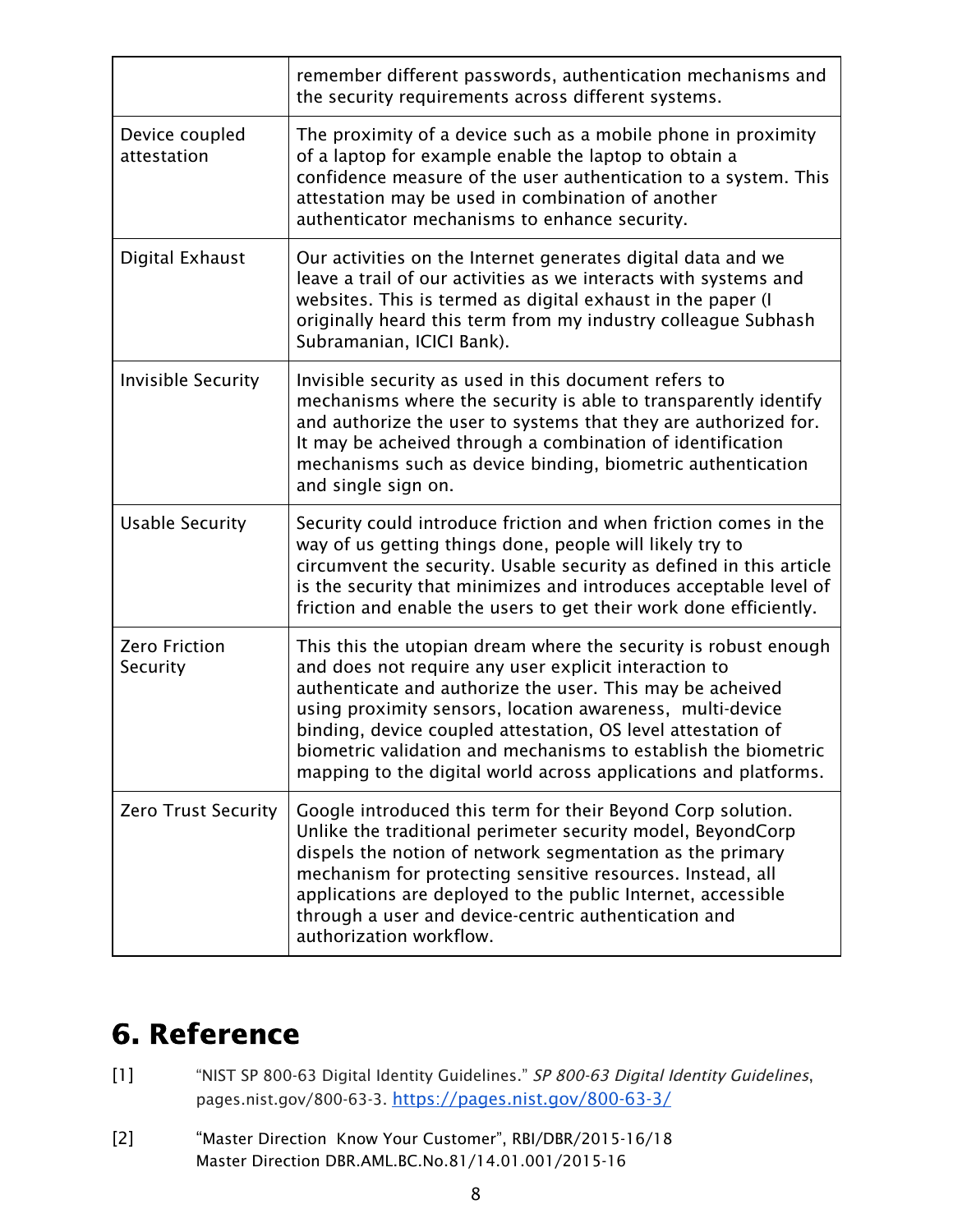[https://rbidocs.rbi.org.in/rdocs/notification/PDFs/18MDKYCD8E68EB13629A4A82B](https://rbidocs.rbi.org.in/rdocs/notification/PDFs/18MDKYCD8E68EB13629A4A82BE8E06E606C57E57.PDF) [E8E06E606C57E57.PDF](https://rbidocs.rbi.org.in/rdocs/notification/PDFs/18MDKYCD8E68EB13629A4A82BE8E06E606C57E57.PDF)

- [3] "The Design of Everyday Things." Wikipedia. June 08, 2018. [https://en.wikipedia.org/wiki/The\\_Design\\_of\\_Everyday\\_Things](https://en.wikipedia.org/wiki/The_Design_of_Everyday_Things)
- [4] Katz, Jessica. "Can We Hack Your Password?" M.A. Polce. September 21, 2017. [https://mapolce.com/blog/can-hack-password/.](https://mapolce.com/blog/can-hack-password/)
- [5] "Run Zero Trust Security Like Google." BeyondCorp. [https://www.beyondcorp.com/.](https://www.beyondcorp.com/)
- [6] "FIDO UAF Architectural Overview." FIDO Alliance. [https://fidoalliance.org/specs/fido-uaf-v1.1-id-20170202/fido-uaf-overview-v](https://fidoalliance.org/specs/fido-uaf-v1.1-id-20170202/fido-uaf-overview-v1.1-id-20170202.html) [1.1-id-20170202.html](https://fidoalliance.org/specs/fido-uaf-v1.1-id-20170202/fido-uaf-overview-v1.1-id-20170202.html).